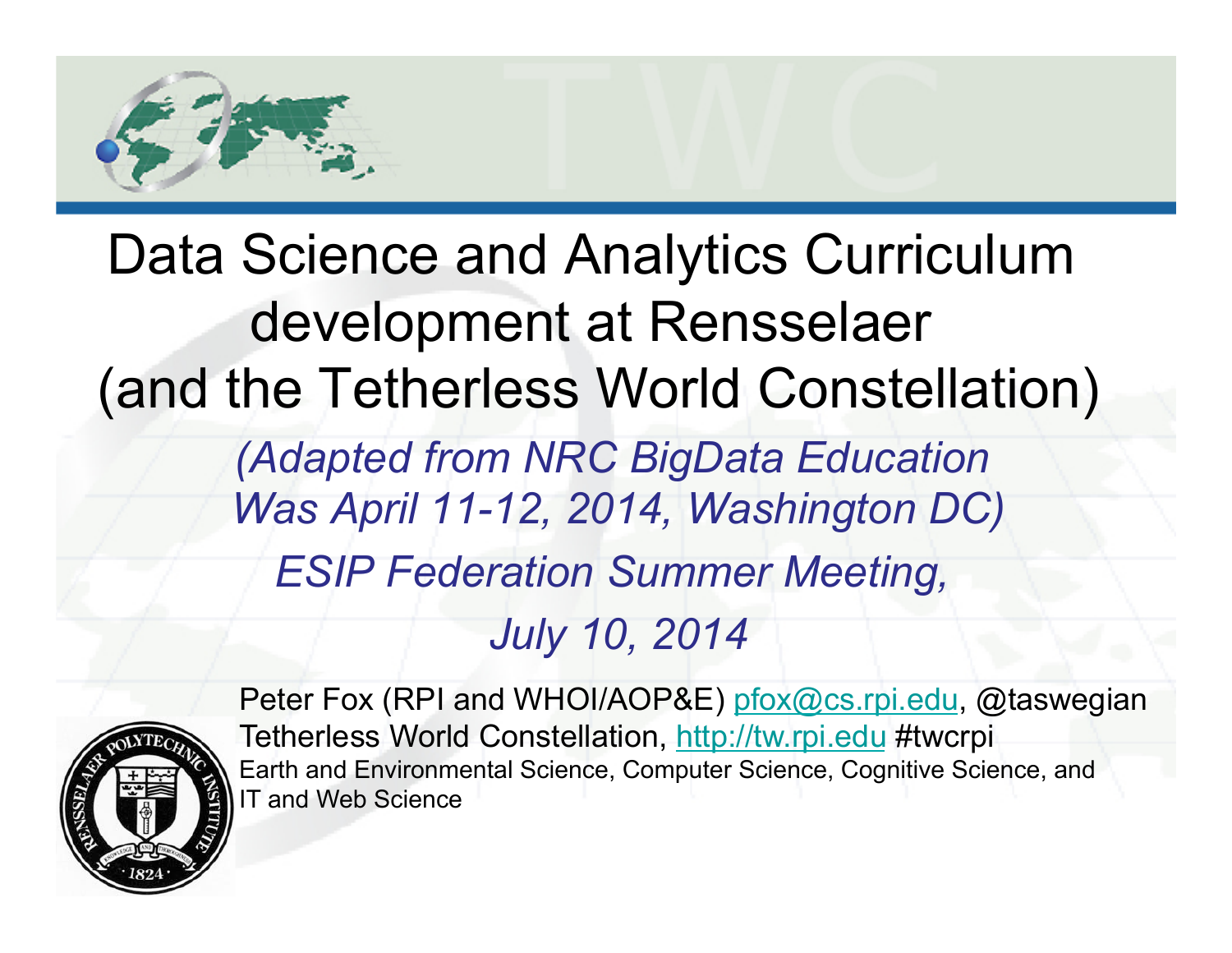### $\approx$  Data is a 1<sup>st</sup> class citizen



#### The FOURTH PARADIGM

DATA-INTENSIVE SCIENTIFIC DISCOVERY

EDITED BY TONY HEY, STEWART TANSLEY, AND KRISTIN TOLLE



*2* http://thomsonreuters.com/content/press\_room/science/686112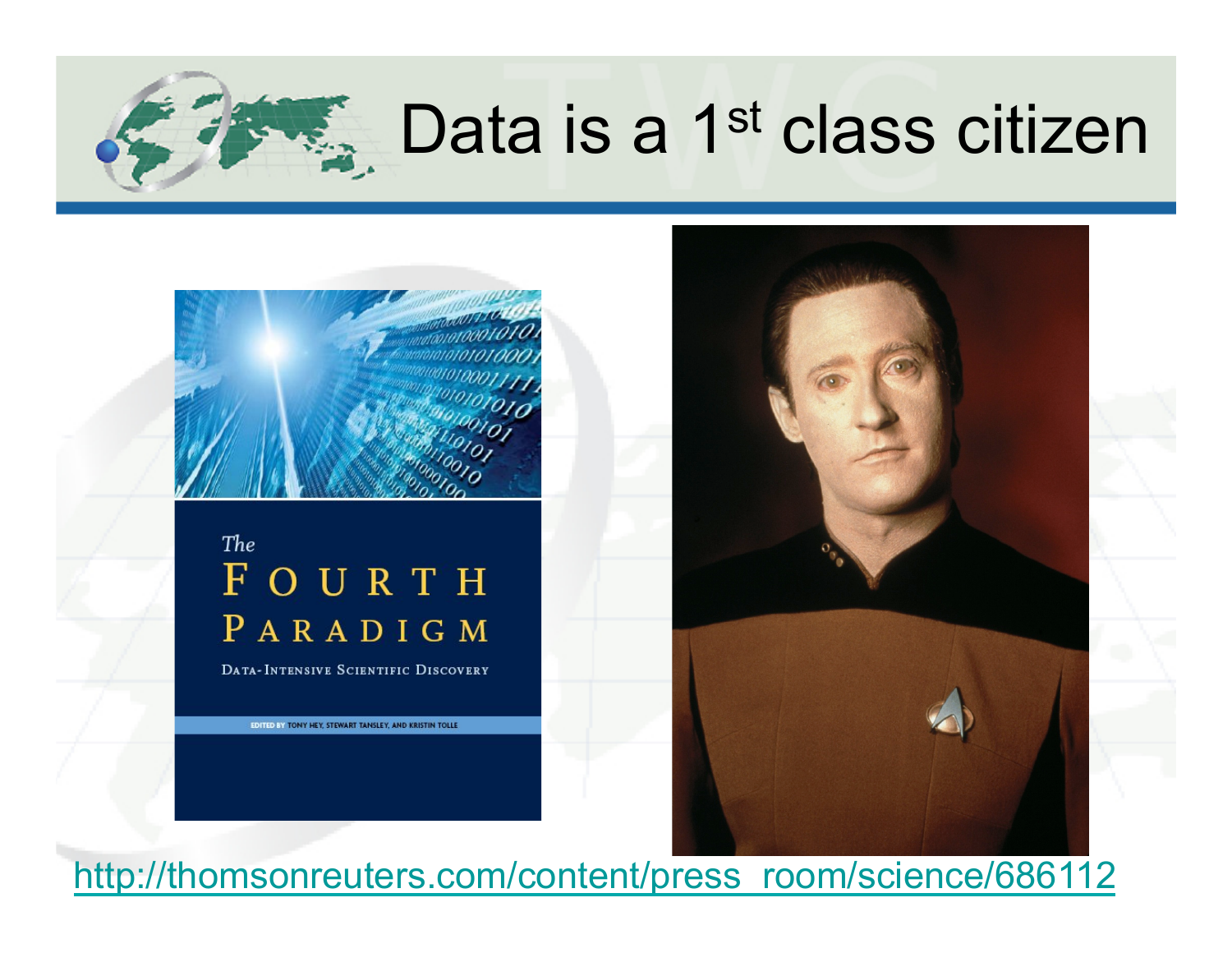

Multiple depts/schools/programs  $\sim$  35 (Post-doc, Staff, Grad, Ugrad)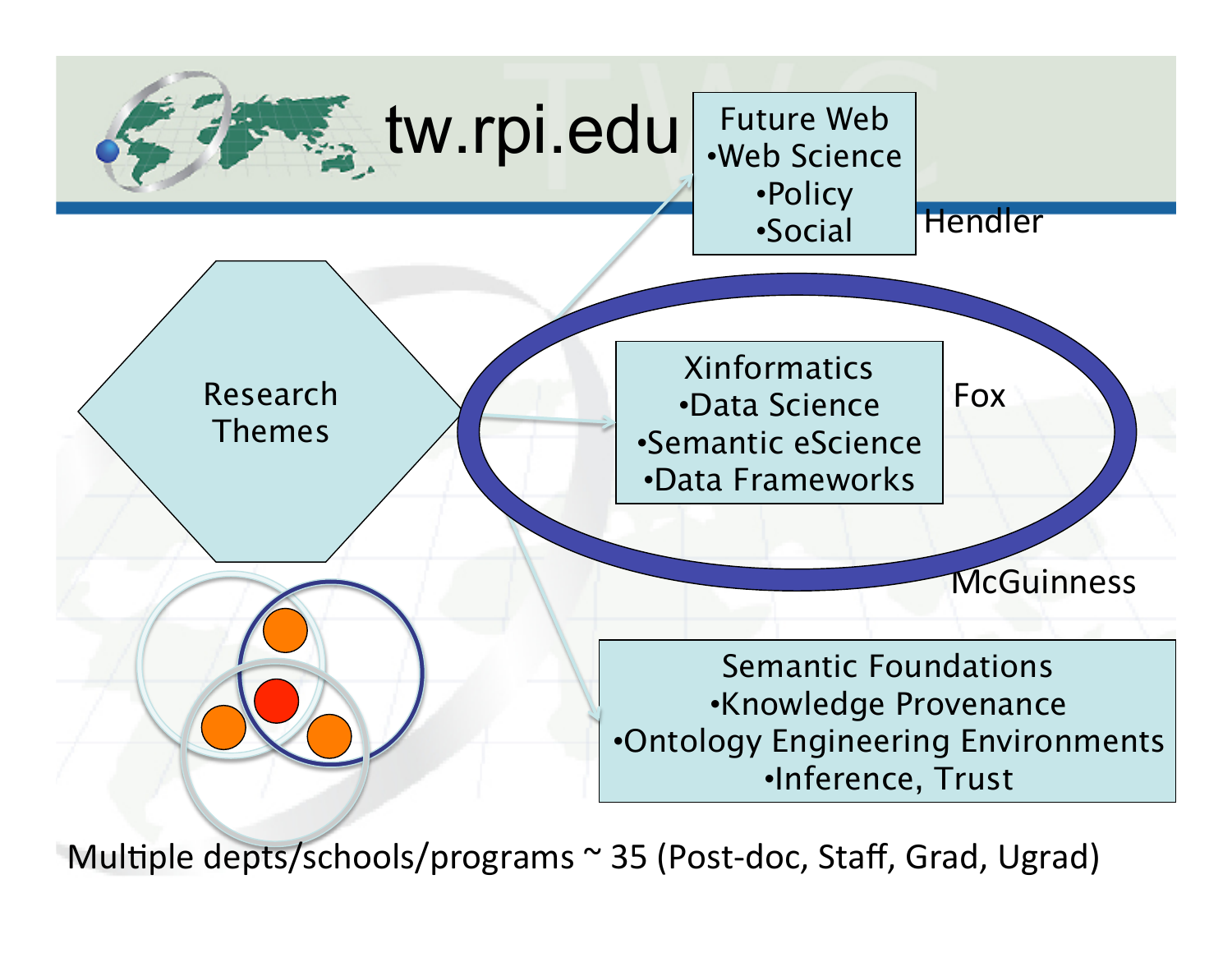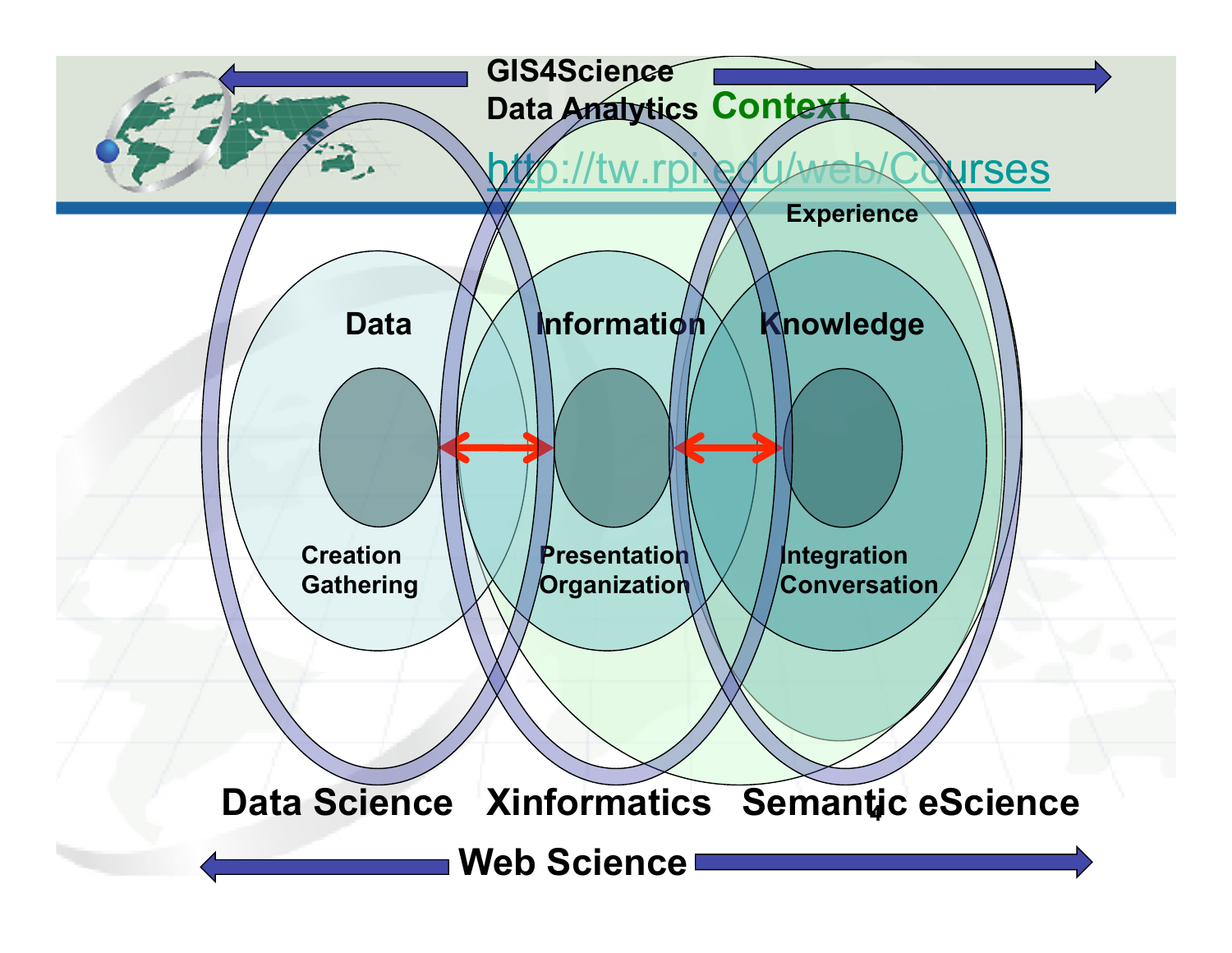

### Data Science

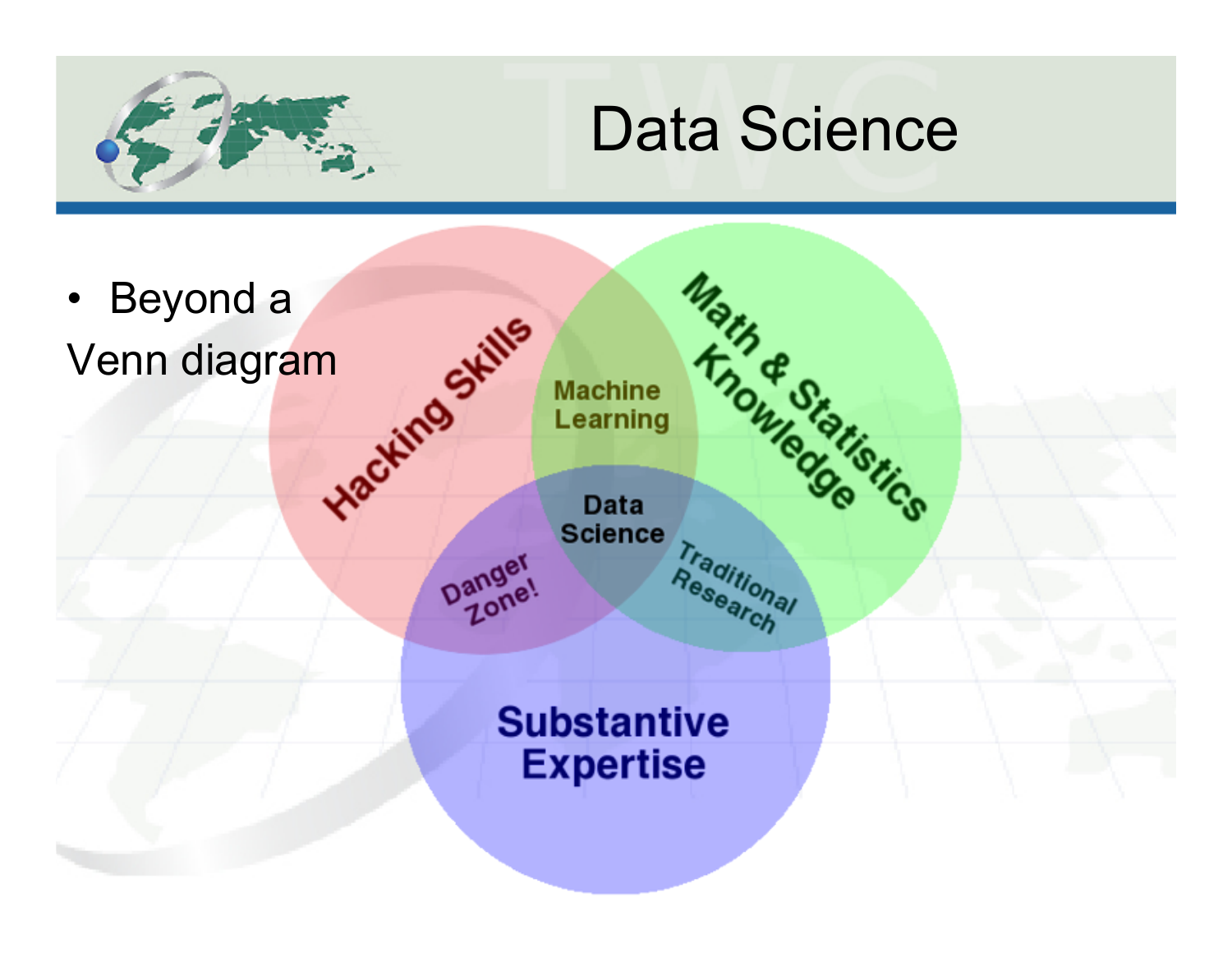#### **PEG.** Data Analytics Challenge

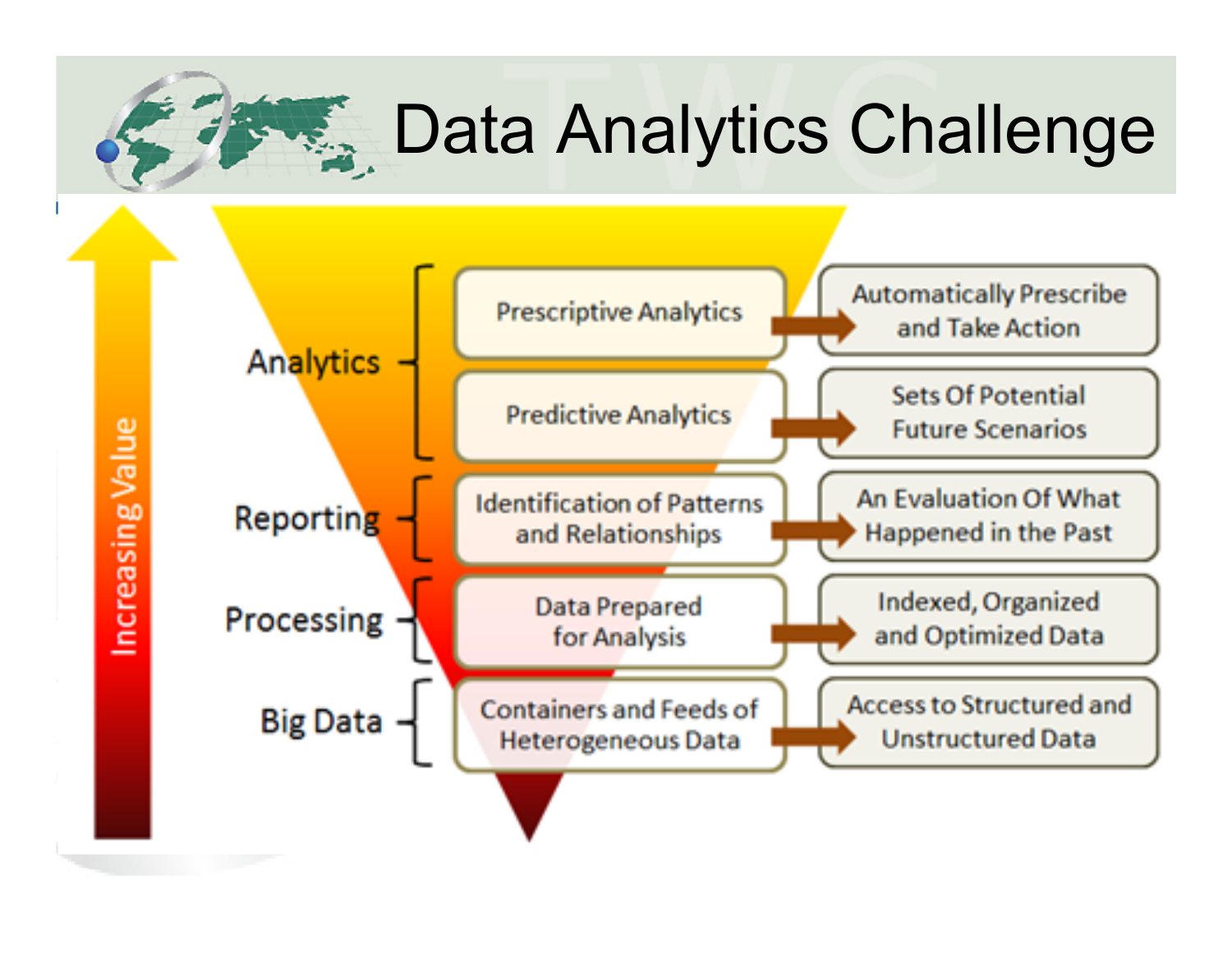

## 5-6 years in…

- Science and interdisciplinary from the start!
	- Not a question of: do we train scientists to be technical/data people, or do we train technical people to learn the science
	- It's a skill/ course level approach that is needed
	- We teach methodology and principles over technology \*
	- Data science must be a *skill*, and natural like using instruments, writing/using codes
	- Team/ collaboration aspects are key \*\*
	- Foundations and theory must be taught \*\*\*
- *Multi-disciplinary science program* PhD in Data and Web Science
- DATUM: Data in Undergraduate Math! (Bennett)
- Missing intermediate statistics